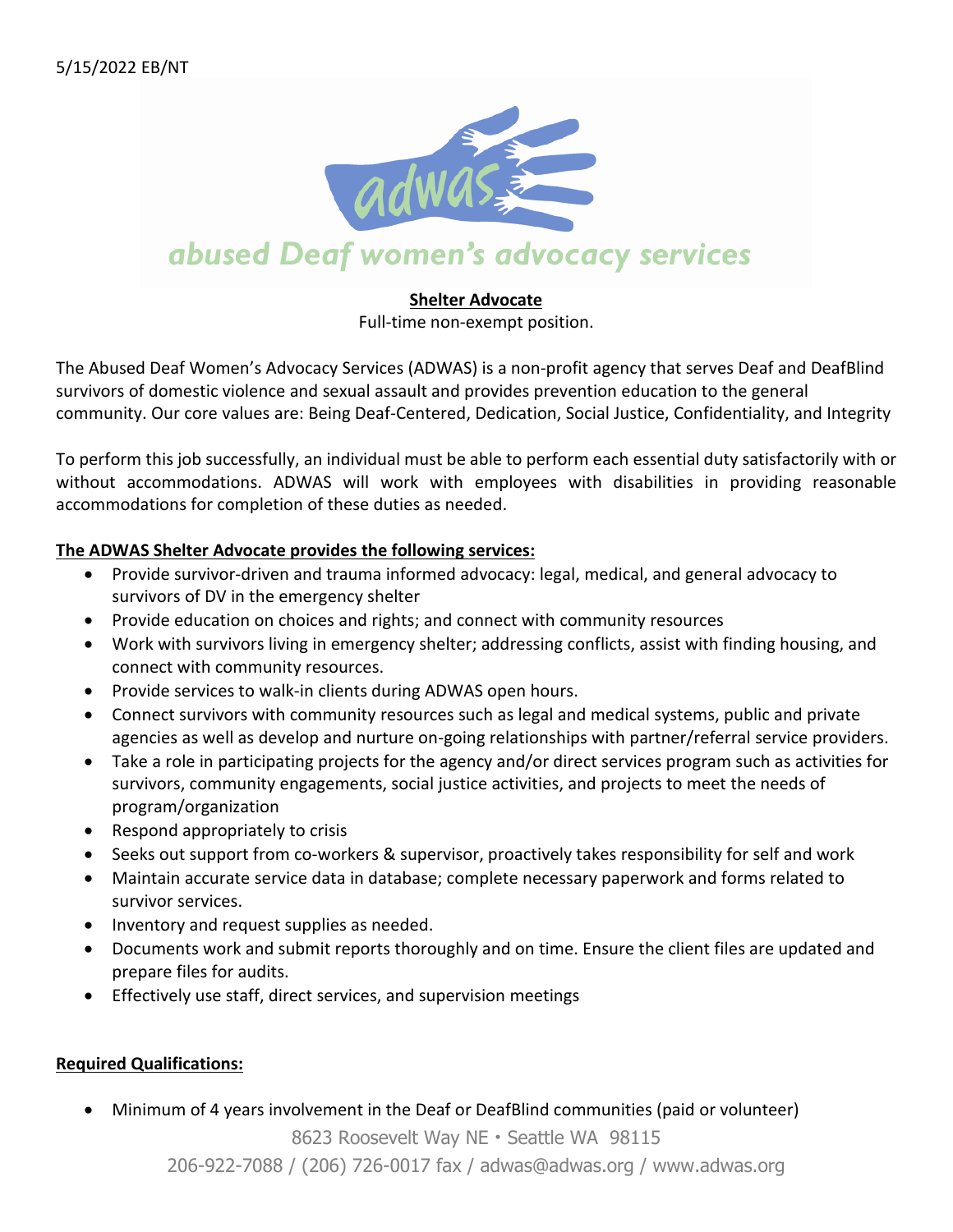## 5/15/2022 EB/NT

- Native or near-native fluency in American Sign Language
- Knowledge of the issues of sexual assault and domestic violence
- Willingness to work flexible hours, including weekends
- Experience with crisis response preferred, but training offered as needed.

**Responsible to:** Advocate Manager

#### **Essential Functions:**

- Must be able to remain in a stationary position often
- Must be frequently able to use written English to produce and edit a large variety of documents
- Must be able to move inside the office and in the community frequently
- Must be able to constantly operate a computer and other office items such as stapler, copy machine, printer, smart phone etc.
- Must be able to constantly communicate with supervisor, co-workers, community members, survivors, and others, must be able to exchange accurate information in these situations.
- Must be able to constantly problem solve, organize, prioritize, follow through.
- Must be able to frequently change tasks
- Must be able to seldom work outdoors in cold or high temperatures.
- Must be able to seldom move and transport up to 20 pounds.
- Must be able to frequently work independently without direct supervision.
- This role does not supervise staff.
- Must be able to frequently interpret data and make decisions.

### **Non-Discrimination**:

ADWAS will not discriminate against any employee or applicant because of race, color, gender, age, sex, ethnicity, income, military status, religion, national origin, pregnancy, marital status, sexual orientation, gender identity, gender expression, political ideology, ancestry, status as a domestic violence or sexual assault survivor, or the presence of any sensory, mental, or physical disability. Such action shall include but not be limited to the following: employment, upgrading, demotion, transfer, recruitment, advertising, layoff, termination, rates of pay or other forms of compensation, selection for training, etc., and this policy of nondiscrimination shall be posted in conspicuous places, available to all applicants.

### **To Apply:**

Please send/email the ADWAS application, cover letter, resume and three professional references to Emily – officemgr@adwas.org – or by using the address on this letterhead. Applications will not be considered until all these items have been received. If you require alternative methods of application or screening, please contact us.

Employees must be fully vaccinated for Covid19. Your vaccine status will be verified as part of our onboarding process. Please note medical or religious accommodation may be available once an offer of employment is made.